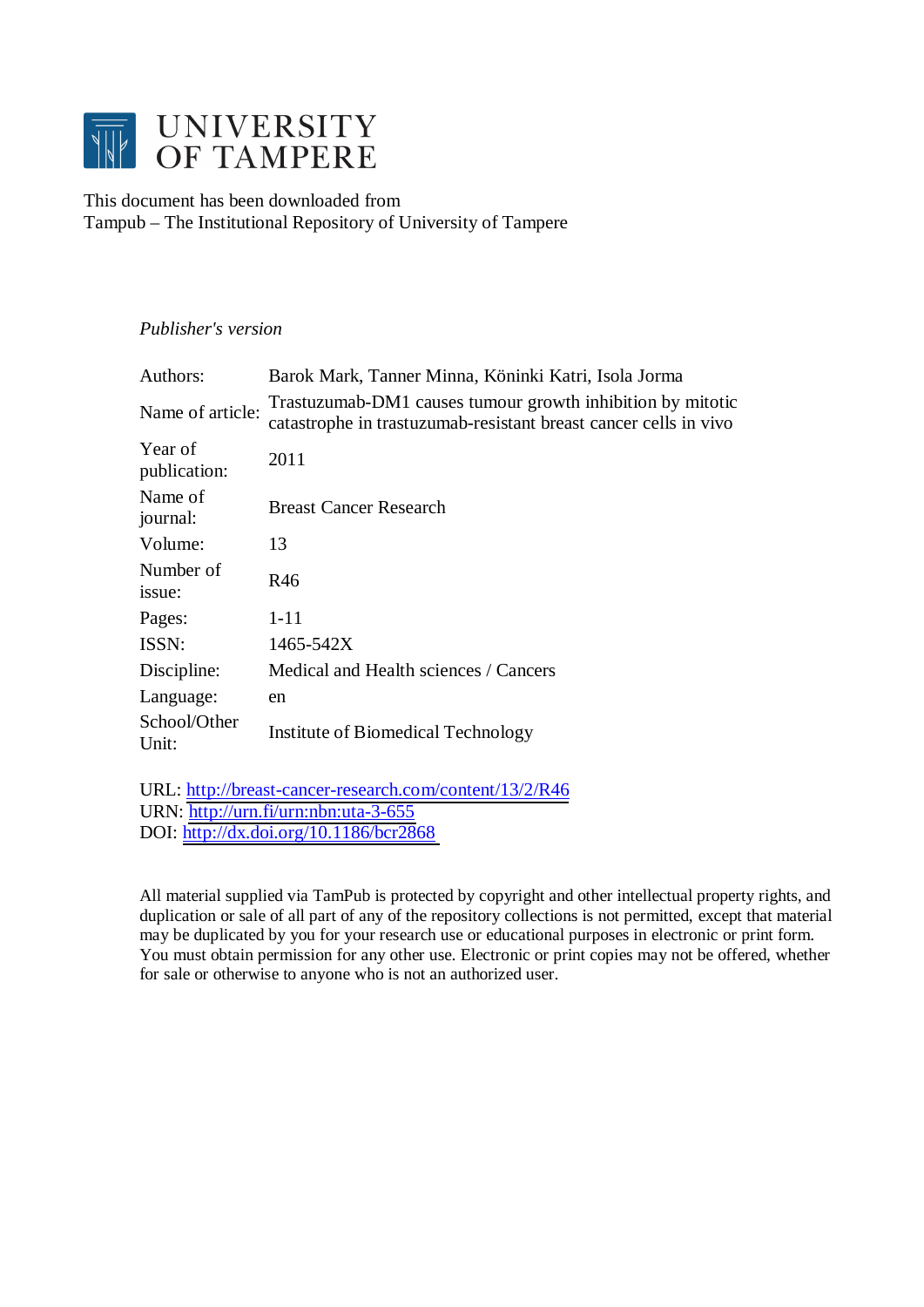# **RESEARCH ARTICLE Example 2018 CONSUMING ACCESS**



# Trastuzumab-DM1 causes tumour growth inhibition by mitotic catastrophe in trastuzumabresistant breast cancer cells in vivo

Mark Barok<sup>1\*</sup>, Minna Tanner<sup>1,2</sup>, Katri Köninki<sup>1</sup> and Jorma Isola<sup>1\*</sup>

# Abstract

Introduction: Trastuzumab is widely used for the treatment of HER2-positive breast cancer. Despite encouraging clinical results, a significant fraction of patients are, or become, refractory to the drug. To overcome this, trastuzumab-DM1 (T-DM1), a newer, more potent drug has been introduced. We tested the efficacy and mechanisms of action of T-DM1 in nine HER2-positive breast cancer cell lines in vitro and in vivo. The nine cell lines studied included UACC-893, MDA-453 and JIMT-1, which are resistant to both trastuzumab and lapatinib.

Methods: AlamarBlue cell-proliferation assay was used to determine the growth response of breast cancer cell lines to trastuzumab and T-DM1 in vitro. Trastuzumab- and T-DM1-mediated antibody-dependent cellular cytotoxicity (ADCC) was analysed by measuring the lactate dehydrogenase released from the cancer cells as a result of ADCC activity of peripheral blood mononuclear cells. Severe Combined Immunodeficient (SCID) mice were inoculated with trastuzumab-resistant JIMT-1 cells to investigate the tumour inhibitory effect of T-DM1 in vivo. The xenograft samples were investigated using histology and immunohistochemistry.

Results: T-DM1 was strongly growth inhibitory on all investigated HER2-positive breast cancer cell lines in vitro. T-DM1 also evoked antibody-dependent cellular cytotoxicity (ADCC) similar to that of trastuzumab. Outgrowth of JIMT-1 xenograft tumours in SCID mice was significantly inhibited by T-DM1. Histologically, the cellular response to T-DM1 consisted of apoptosis and mitotic catastrophe, the latter evidenced by an increased number of cells with aberrant mitotic figures and giant multinucleated cells.

**Conclusions:** Our results suggest mitotic catastrophe as a previously undescribed mechanism of action of T-DM1. T-DM1 was found effective even on breast cancer cell lines with moderate HER2 expression levels and crossresistance to trastuzumab and lapatinib (MDA-453 and JIMT-1).

# Introduction

HER2 (ErbB2) is a member of the epidermal growth factor receptor (EGFR) family of receptor tyrosine kinases. Its overexpression occurs in 15 to 20% of primary human breast cancers and is associated with aggressive growth and poor clinical outcomes [[1,2\]](#page-10-0). A breakthrough in medical oncology was the finding that trastuzumab, a recombinant humanized monoclonal antibody against the extracellular domain of HER2, showed a significant anti-tumour effect in a phase III clinical trial [[3\]](#page-10-0). Trastuzumab is currently used for treatment of both

metastatic and early-stage breast cancer world-wide [[3,4\]](#page-10-0).

Although the mechanisms underlying the action of trastuzumab are still not fully determined, its clinical benefit is attributed to internalization and down-regulation of cell surface HER2 [[5\]](#page-10-0), preventing the activation of AKT by reducing signaling in the PI3K-PTEN path-way [[6](#page-10-0)], cell cycle arrest in  $G_1$  [[7](#page-10-0)], HLA-I-restricted antigen presentation of HER2 [[8\]](#page-10-0), inhibition of angiogenesis [[9\]](#page-10-0) and evoking antibody-dependent cellular cytotoxicity (ADCC) [[10,11\]](#page-10-0). In spite of these multiple actions, a significant number of breast cancer patients are primarily resistant to trastuzumab, and a majority of those initially responding become resistant during prolonged treatment [[12\]](#page-11-0). Primary or secondary resistance to



© 2011 Barok et al.; licensee BioMed Central Ltd. This is an open access article distributed under the terms of the Creative Commons Attribution License [\(http://creativecommons.org/licenses/by/2.0](http://creativecommons.org/licenses/by/2.0)), which permits unrestricted use, distribution, and reproduction in any medium, provided the original work is properly cited.

<sup>\*</sup> Correspondence: [barok.mark@gmail.com](mailto:barok.mark@gmail.com); [jorma.isola@uta.fi](mailto:jorma.isola@uta.fi)

<sup>&</sup>lt;sup>1</sup>Institute of Medical Technology, University of Tampere, Tampere, Biokatu 6, Tampere 33014, Finland

Full list of author information is available at the end of the article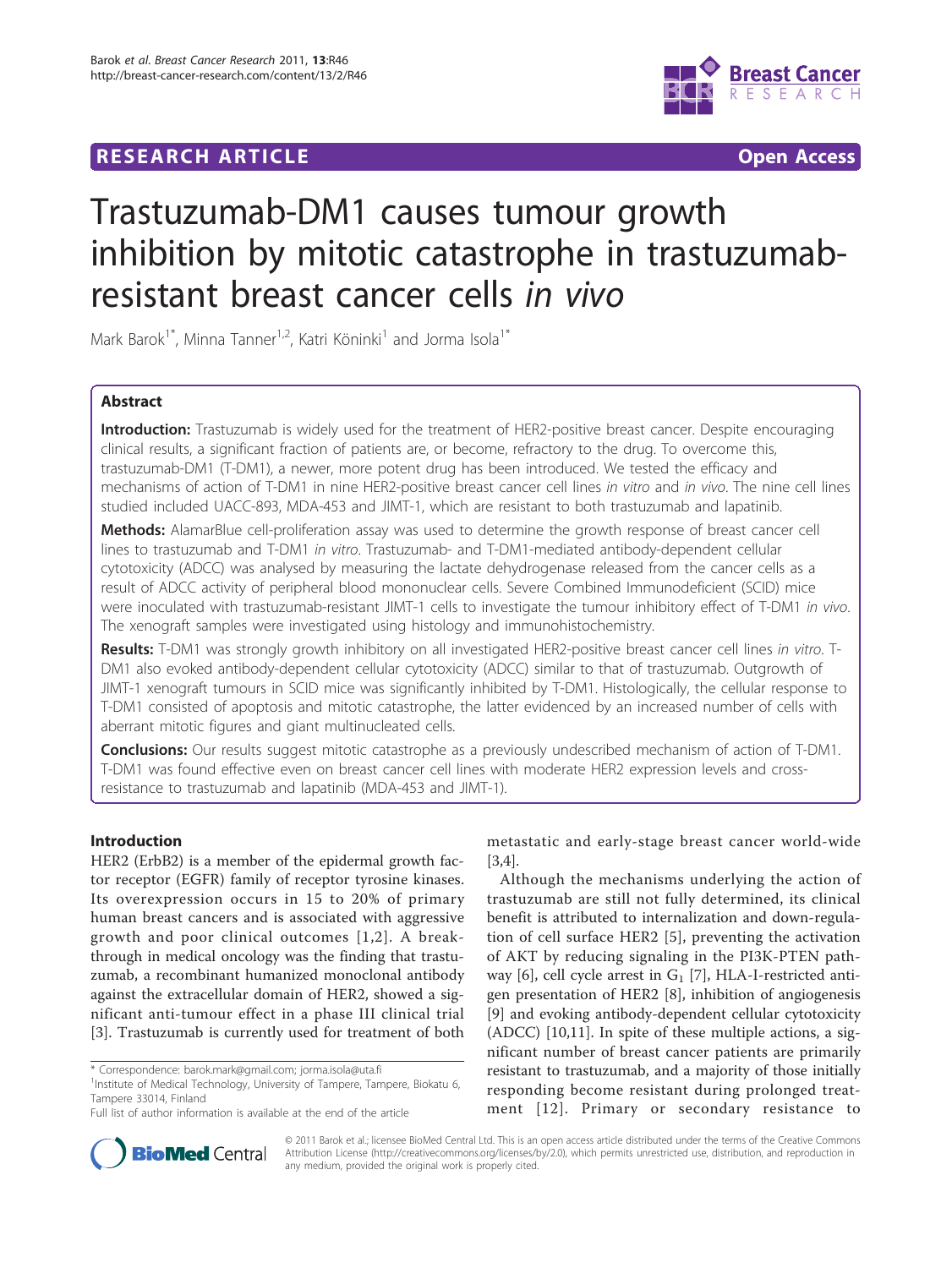trastuzumab is attributed to autocrine production of EGF-related ligands [[13](#page-11-0)], activation of the insulin-like growth factor-I (IGF-I) receptor pathway [[14](#page-11-0)], defects in the PI3K-PTEN-AKT pathway [[6,](#page-10-0)[15](#page-11-0)], masking of the trastuzumab epitope by MUC4 [\[16](#page-11-0)] or hyaluronan [\[17](#page-11-0)], expression of p95HER2, a constitutively active truncated form of HER2 [\[18\]](#page-11-0), or impaired ADCC reaction [[19](#page-11-0)].

Since development of trastuzumab, several other drugs targeting the HER receptor family, have been developed [[20,21\]](#page-11-0). Of those, a small molecule kinase inhibitor lapatinib has proven effective in clinical trials [[22](#page-11-0),[23](#page-11-0)]. Unfortunately, similar to trastuzumab, a majority of patients responding to lapatinib become resistant and most of trastuzumab-pretreated patients fail to respond to lapatinib [[24\]](#page-11-0). Therefore, it is clear that more effective HER2 targeting drugs are needed.

A new strategy of anti-HER2 targeted therapy has been achieved using antibody-drug conjugate (ADC) technology. The monoclonal antibody trastuzumab has been conjugated with cytotoxic molecule DM1 (derivative of maytansine 1). The resulting conjugate, named trastuzumab-DM1 (T-DM1) is designed to deliver DM1 into the HER2 overexpressing cells via receptormediated endocytosis [\[25](#page-11-0)]. Active DM1 is released following internalization of the conjugate and lysosomal degradation [[26](#page-11-0)]. Intracellular DM1 is a potent inhibitor of microtubule assembly thereby causing cell death [[27-29\]](#page-11-0). T-DM1 is effective both in vitro and in vivo models of trastuzumab-resistant breast cancer [[25\]](#page-11-0). Very recently, T-DM1 showed remarkable activity in phase I and II studies in which it was given to patients with trastuzumab-resistant HER2-positive breast cancer [[30-32\]](#page-11-0).

T-DM1 has been shown to induce apoptotic cell death [[25\]](#page-11-0). Other microtubule inhibitors (such as taxanes) might also lead to mitotic catastrophe (MC), which can be observed histologically [[33,34](#page-11-0)]. Using a trastuzumab resistant xenograft tumour model, we showed that T-DM1 can induce both apoptosis and mitotic catastrophe. The latter mechanism is described for T-DM1 for the first time.

# Materials and methods

# Cells

The human breast cancer cell line EFM-192A was obtained from the German Resource Center for Biological Material and the cell lines BT-474, MDA-361, MDA-453, MCF-7, SK-BR-3, UACC-812, UACC-893 and ZR-75-30 were obtained from the American Type Tissue Culture Collection. The JIMT-1 cell line has been established in the laboratory of Cancer Biology, University of Tampere, Finland [[35\]](#page-11-0) (also available via German Resource Center for Biological Material). The cell lines were cultured according to recommended specifications.

# Antibodies

Trastuzumab (Herceptin®) and rituximab (Mabthera®) were purchased from Roche Ltd. (Basel, Switzerland). Trastuzumab-DM1(T-DM1) was provided by Genentech Inc. (South San Francisco, CA, USA) through a Materials Transfer Agreement. Mouse M30 CytoDeath antibody was obtained from Roche Ltd., HercepTest staining kit was purchased from DakoCytomation (Carpinteria, CA, USA), rabbit monoclonal antibody against human HER2 (clone SP3) was obtained from NeoMarkers/Lab Vision (Fremont, CA, USA).

# In vitro assay of drug sensitivity

The effects of trastuzumab and T-DM1 on cell growth was examined by the AlamarBlue method (Invitrogen, Carlsbad, CA, USA). The cells were trypsinised and plated in 96-well, flat-bottomed, tissue culture plates. The effects of trastuzumab and T-DM1 were tested at a concentration of 0.001, 0.01, 0.1, 1, and 10 μg/ml. An MCF-7 HER2 negative breast cancer cell line with low trastuzumab binding capacity was used as a negative control. The number of viable cells was tested at 72 hours after drug exposure by adding the AlamarBlue reagent. Fluorescence was measured with excitation at 544 nm and emission at 590 nm using a Wallac Victor2 plate reader (Perkin-Elmer, Turku, Finland). Fluorescence values of samples were normalised with values of the cell culture media without cells. The results presented as the proportion of viable cells were calculated by dividing the fluorescence values of drug treated samples by the fluorescence values of untreated control samples.

# Measurement of antibody-dependent cellular cytotoxicity (ADCC)

ADCC was analysed by measuring the lactate dehydrogenase (LDH) released from the cancer cells as a result of ADCC activity of peripheral blood mononuclear cells (PBMC). PBMCs were separated from the heparinized blood of a single healthy donor by Ficoll density gradient centrifugation (Histopaque-1077, Sigma-Aldrich, St. Louis, MO. USA). Cancer cells (target; 5,000 to 10,000 per well) and PBMCs (effector) were co-incubated at 1:5, 1:10, 1:20, 1:40 and 1:80 target:effector ratios in 100 μL DMEM containing 5% FCS in a 96-well U-bottomed plate in quadruplicate for six hours at 37°C with trastuzumab, T-DM1 or negative control antibody, rituximab (20 μg/ml). ADCC was measured in a six-hour LDH release assay (CytoTox Non-Radioactive Cytotoxicity Assay, Promega Corporation, Madison, WI, USA). The absorbance at 490 nm was recorded by using a microplate reader (Model 680XR, Bio-Rad, Hercules, CA, USA). The negative control sample (target spontaneous) was prepared identically, contained trastuzumab or T-DM1 or rituximab, but did not contain PBMCs; effector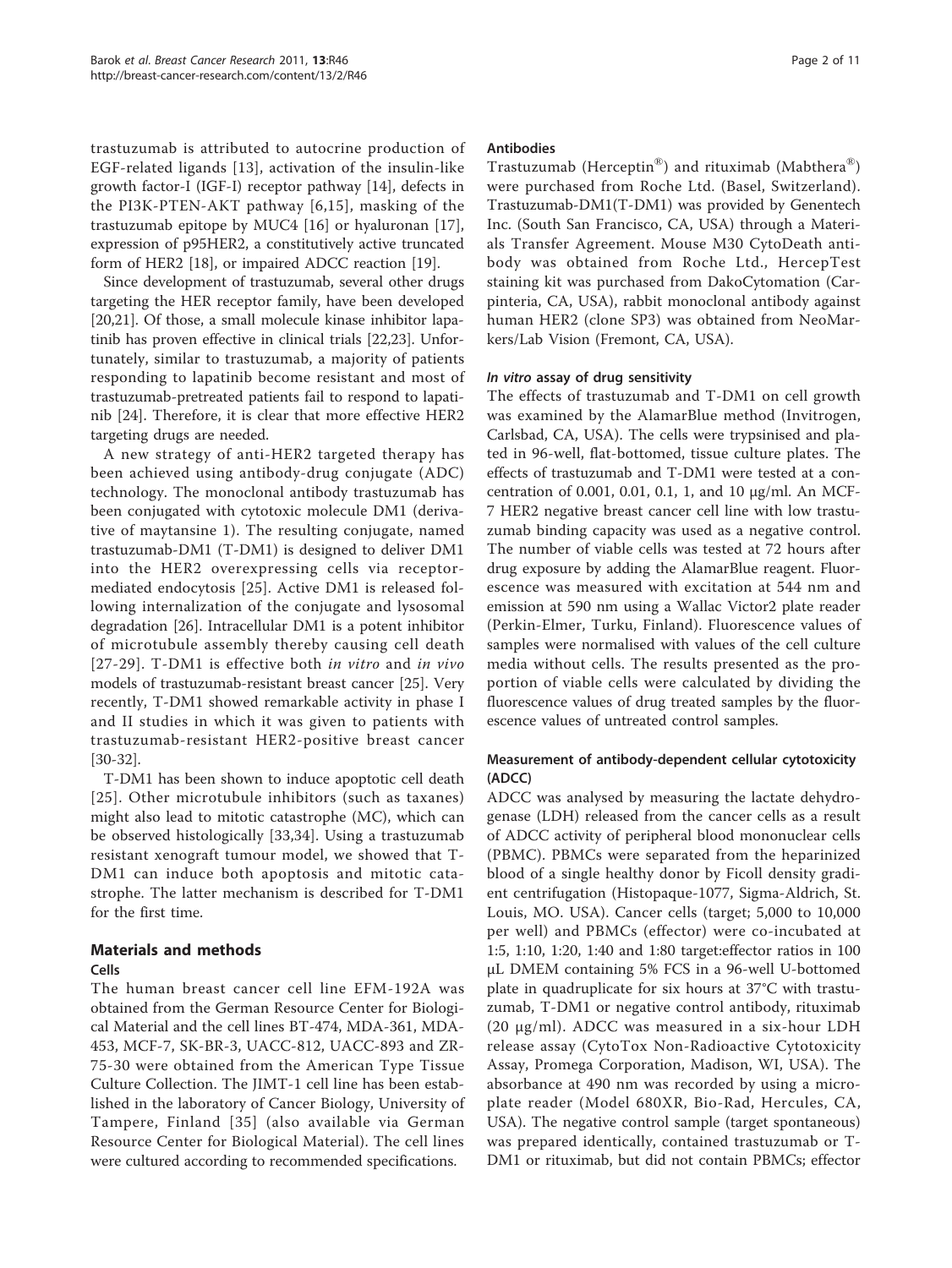spontaneous sample contained no target cells. Tumour cells killed by freezing at -80°C for one hour then warming up to 37°C served as positive control (target maximum). The percentage of cells killed was calculated according to the following formula: (experimental effector spontaneous - target spontaneous)/(target maximum - target spontaneous) \* 100.

The blood donor had given informed consent before for obtaining a peripheral venous blood sample for PBMC assays. These experiments were done according to the rules of the Ethical Committee of University Hospital of Tampere.

## In vivo assay of drug sensitivity

Five- to eight-week-old female SCID mice (Harlan Netherlands, Horst, Netherlands) were given a single subcutaneous injection of  $5 \times 10^6$  JIMT-1 cells suspended in 100 μl cell culture medium (DMEM supplemented with 7.5% FBS). Rituximab (5 mg/kg) and trastuzumab (5 mg/kg) were given intraperitoneally (i.p.) once per week, weekly T-DM1 (5 or 15 mg/kg) was given intravenously (i.v.) as it has been shown to be an effective regimen by Lewis Phillips et al. [\[25](#page-11-0)]. Lapatinib powder was formulated prior to dosing every day in a vehicle of 0.5% hydroxypropyl methyl cellulose and 0.1% Tween 80 and administered orally as a suspension at a dose of 100 mg/kg for 34 days on a daily schedule [[36\]](#page-11-0). Tumour growth was measured with a caliper and tumour volume was calculated using the formula  $T_{\text{vol}} = \pi/6 \times \text{larger dia-}$ meter  $\times$  (smaller diameter)<sup>2</sup>. Animals were euthanized by  $CO<sub>2</sub>$  inhalation. The experiments were done with the approval by the National Animal Experiment Board.

# Immunohistochemistry

Samples of xenograft tumours were fixed in 4% buffered formaldehyde for 24 h, processed into paraffin, then sectioned at 5 μm. Sections were deparaffinized and stained with hematoxylin and eosin (H&E). For immunohistochemistry, tissue sections were deparaffinised followed by antigen-retrieval in Tris-EDTA buffer (0.01 M pH 9.0) at high temperature (water bath, 30 minutes at 98° C). After blocking for non-specific binding, primary antibodies (see above) were applied at optimized concentrations and incubated (30 minutes at room temperature). Standard peroxidase-polymer kit (PowerVision+ poly-HRP IHC Detection Systems, Leica Biosystems Newcastle Ltd., Newcastle, UK) was used for visualisation, with diaminobenzidine as the chromogen (Vector Laboratories Inc., Burlingame, USA). Slide scanning was done using Aperio ScanScope XT at superresolution  $(40\times)$ .

Cells with normal and aberrant mitotic shape were defined morphologically as described earlier [[37\]](#page-11-0), giant multinucleated cells (GMC) were defined as cells with

more than three nuclei. Cells with normal and aberrant mitotic shape and GMCs were counted in hematoxylin and eosin stained histological sections. Apoptotic cells were counted as positive cells using CytoDeath antibody immunohistochemistry [[38\]](#page-11-0). Cells with normal and aberrant mitotic shape, GMCs and apoptotic cells were counted on a minimum of 10 randomly selected  $\times$  40 high-power fields containing representative sections of tumour. Data are presented as the average of positive cells ± SD/field.

## Statistical analysis

Data are expressed as the mean  $\pm$  SE. The statistical significance of the differences between means were determined using Student's t test for two samples after verifying that data passed the normality test and the groups compared have equal variance. Unpaired groups were compared with the Mann-Whitney U test. Differences were statistically significant at  $P < 0.05$ .

## Results

## In vitro sensitivity of HER2 positive breast cancer cells to trastuzumab and T-DM1

We studied a panel of nine HER2 overexpressing breast cancer cell lines, which have been previously determined as sensitive to both trastuzumab and lapatinib (ZR-75- 30, BT-474, EFM-192A, SKBR-3 UACC-812), sensitive to trastuzumab and resistant to lapatinib (MDA-361), or resistant to both trastuzumab and lapatinib (JIMT-1, UACC-893, MDA-453) [\[39](#page-11-0)].

After 72 h incubation, T-DM1 significantly inhibited the growth of all HER2 positive cell lines compared to trastuzumab ( $P < 0.05$ ). T-DM1 produced a more pronounced effect on trastuzumab- and lapatinib-sensitive cell lines (13 to 43% of surviving cells), but inhibitory effect was seen on MDA-361 cells (50  $\pm$  8%) as well as on cell lines which are resistant to both trastuzumab and lapatinib (MDA-453, 23 ± 2%; UACC-893, 56 ± 4%; JIMT-1, 76  $\pm$  4%). Interestingly, the trastuzumab- and lapatinib-resistant MDA-453 cell line was the second most sensitive to T-DM1. No inhibition was seen in HER2 negative control cell line (MCF-7) (Figure [1A](#page-4-0).). T-DM1 inhibited the growth of HER2 positive breast cancer cells in a dose-dependent manner (Figure [1B](#page-4-0).). Concentrations of T-DM1 higher than 1 μg/ml inhibited also the growth of the HER2 negative control cell line (MCF-7), suggesting a non-specific toxic effect (data not shown).

Next we correlated the effects of trastuzumab and T-DM1 to the trastuzumab-binding capacity of each cell line [[40\]](#page-11-0). No significant correlations were found ( $R =$ 0.43,  $P = 0.19$  and  $R = 0.58$ ,  $P = 0.06$ , respectively) (Figure [2A, B\)](#page-5-0). No significant correlation was found between the responsiveness to trastuzumab and T-DM1  $(R = 0.6, P = 0.07,$  Figure [2C](#page-5-0)).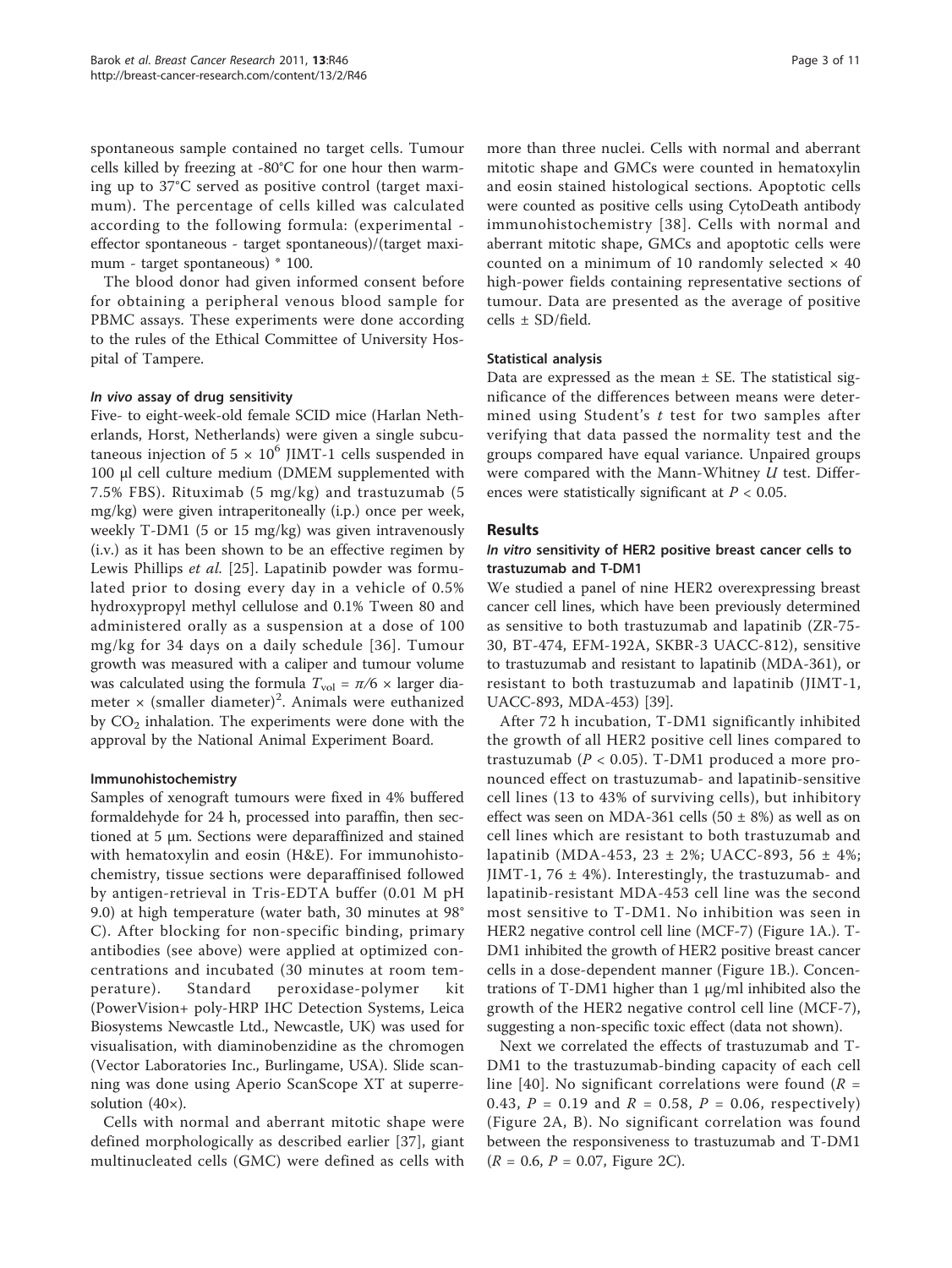<span id="page-4-0"></span>Barok et al. Breast Cancer Research 2011, 13:R46 http://breast-cancer-research.com/content/13/2/R46



cell lines in vitro. T-DM1 (1 μg/ml, hatched column) significantly inhibited the growth of all HER2 positive breast cancer cell lines in comparison to trastuzumab (10 μg/ml, black column) (\*, P < 0.05). Neither trastuzumab nor T-DM1 had any growth inhibitory effect on MCF-7 cells with low trastuzumab binding capacity. Note that trastuzumab was used in a 10-times higher dose than T-DM1. B. T-DM1 inhibited the growth of HER2 positive breast cancer cells in a dose-dependent manner. The effect of T-DM1 was tested at a concentration of 0.001, 0.01, 0.1 and 1 μg/ml. Its dose-dependent growth inhibitory effect was seen on SKBR-3 (black circle), BT-474 (white circle) and MDA-453 (black triangle) HER2 positive breast cancer cell lines. No inhibition of HER2 negative MCF-7 (white triangle) breast cancer cells was seen. C. Trastuzumab and T-DM1 evoke similar efficient ADCC on HER2 positive breast cancer cells in vitro. Target tumour cells (SKBR-3, JIMT-1, MCF-7) were mixed with peripheral blood mononuclear cells (PBMCs) freshly isolated from peripheral blood at effector/target ratios of 5:1, 10:1, 20:1, 40:1, and 80:1. ADCC was analyzed by measuring the lactate dehydrogenase (LDH) released from the cancer cells as a result of ADCC activity of PBMCs in the presence of trastuzumab, T-DM1 or control antibody (rituximab) (20 μg/ml). The percentage of killed cells was calculated as described in Materials and methods. Killing of SKBR-3 cells was significantly higher in the presence of both trastuzumab (blue) and T-DM1 (pink) in comparison to that in the presence of control antibody (yellow) when the effector/target cell ratio was 5 or above (blue and pink stars,  $P < 0.05$ ). Similarly, significantly higher killing of JIMT-1 cells was detected in the presence of both trastuzumab (gray) and T-DM1 (brown) compared to that in the presence of control antibody (pale blue) when the effector/target cell ratio was 20 or above (gray and brown stars,  $P < 0.05$ ). Trastuzumab and T-DM1 evoked similar tumour cell killing on the HER2 positive breast cancer cell lines (SKBR-3 and JIMT-1). MCF-7 cells with weak trastuzumab binding capacity showed low levels of both trastuzumab- and T-DM1-evoked ADCC-mediated killing (red and green, respectively).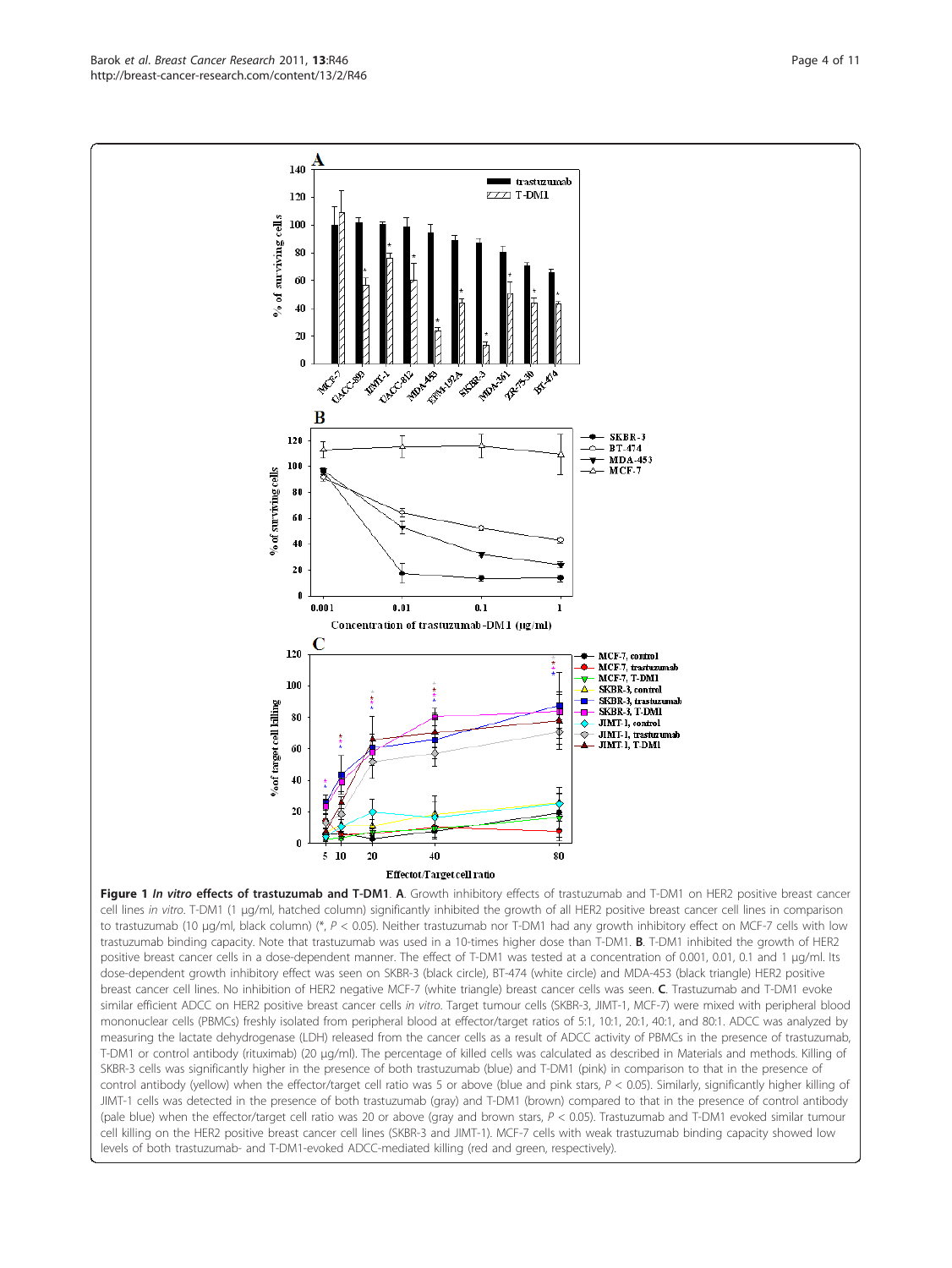<span id="page-5-0"></span>

expressed in proportion to the BT-474 cell line.

# Trastuzumab- and T-DM1-mediated ADCC against HER2 positive breast cancer cells

Since it was previously shown that antibody-dependent cellular cytotoxicity (ADCC) has a key role in the in vivo effect of trastuzumab [[10\]](#page-10-0), we compared trastuzumab and T-DM1 in in vitro ADCC assay. Trastuzumab and T-DM1 evoked ADCC similarly on SKBR-3 and JIMT-1 breast cancer cells with dose-dependent cell death reaching approximately 70 to 85% killing using an effector/target ratio of 80:1. Therefore, conjugation with DM1 does seem not to alter the ability of trastuzumab to mediate ADCC (Figure [1C.](#page-4-0)).

# Effect of T-DM1 on JIMT-1 xenografts

The effects of T-DM1 were next studied in vivo using JIMT-1 xenograft models. Tumours were formed in all SCID mice inoculated with JIMT-1 cell suspension in 11 days ( $n = 18$ , mean tumour volume 64 ± 9 mm<sup>3</sup>). Thereafter, weekly treatments with trastuzumab and T-DM1 were started on Day 12 and continued until the end of the experiment. Rituximab was used as a negative control agent. While trastuzumab had no inhibitory effect on tumour growth, a partial but significant tumour growth inhibition was seen by T-DM1 from days 32 to 44 ( $P < 0.05$ ) (Figure [3.](#page-6-0)).

# The effect of T-DM1 on the formation of JIMT-1 xenografts

In the next experiment, T-DM1 treatment was started at the time of JIMT-1 cell suspension inoculation to see its effect on tumour formation. The tumours in T-DM1 treated mice remained very small until Day 55 ( $16 \pm 12$  mm<sup>3</sup>).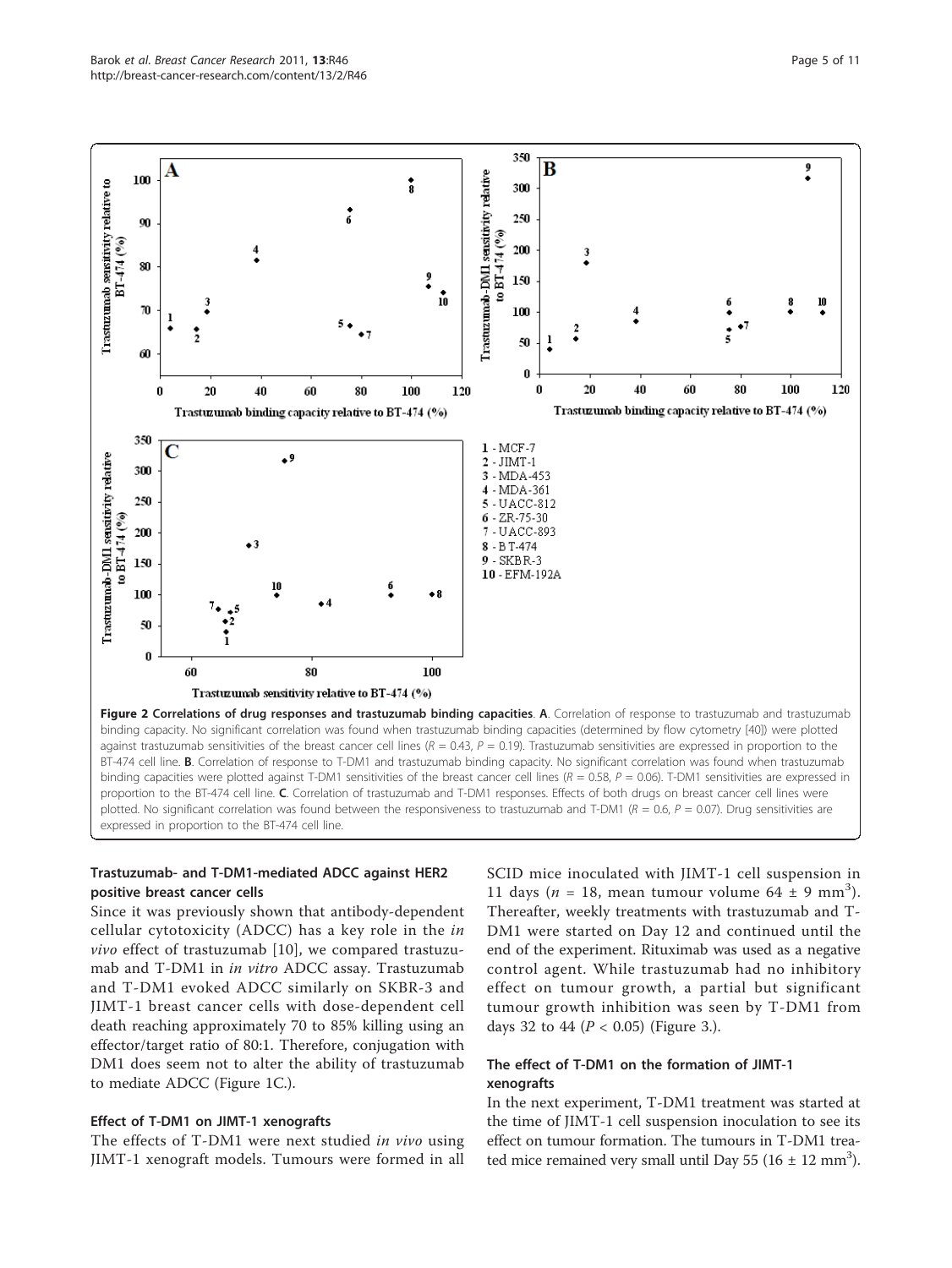<span id="page-6-0"></span>

Thereafter, the tumours started to grow in four out of six mice but remained non-palpable in two (2/6). Residual cancer cells were found histologically in one of these two mice, and a complete cure was suggested in the other. Overall, the effect of T-DM1 on tumour growth was much stronger when compared to trastuzumab or lapatinib ( $P <$ 0.05) (Figure [4](#page-7-0).). In this setting we also tested lapatinib, which had no inhibitory effect on tumour growth in comparison to the control (Figure [4.](#page-7-0)).

# Effect of T-DM1 on JIMT-1 xenografts pretreated with trastuzumab

T-DM1 was tested also on mice treated first with trastuzumab since tumour cell inoculation (Day 0). As also shown before [\[11\]](#page-10-0), trastuzumab slowed down the formation of tumours between days 6 and 34 ( $P < 0.05$ ), probably via ADCC. For half of the mice trastuzumab was discontinued and switched to T-DM1 from Day 41 onwards. In this setting, T-DM1 was unable to inhibit tumour growth (Figure [4](#page-7-0).).

# T-DM1 evokes mitotic catastrophe

Histological sections of the xenograft tumours were prepared and stained with hematoxylin and eosin. Enumeration of mitoses with normal morphology revealed no differences between trastuzumab and T-DM1 treated JIMT-1 xenografts (Figures [5A](#page-8-0) and [6A](#page-9-0)). In contrast, we detected a significantly higher number of cells with aberrant mitotic morphology in T-DM1-treated tumours  $(P < 0.05)$  (Figures [5B](#page-8-0) and [6B\)](#page-9-0). In line with this observation, the number of giant multinucleated cells (GMCs) was increased in T-DM1 treated samples ( $P < 0.05$ ) (Figures [5C](#page-8-0) and [6B, D\)](#page-9-0). Aberrant mitosis and GMCs are hallmarks of mitotic catastrophe. We observed a higher number of cells with aberrant mitotic morphology and higher number of GMCs also in the tumour samples whose trastuzumab-treatment were changed to T-DM1  $(P < 0.05)$  (Figure [5B, C](#page-8-0).).

## T-DM1 evokes apoptosis

Apoptotic cells were detected using CytoDeath staining, which localizes a caspase-activated breakdown product of cytokeratin subtype 18. In this analysis we found significantly increased numbers of apoptotic cells in the T-DM1 treated samples in comparison to the trastuzumab treated ones  $(P < 0.05)$  (Figures [5D](#page-8-0) and [6E, F\)](#page-9-0). We detected higher numbers of apoptotic cells also in the samples whose trastuzumab-treatment were changed to T-DM1 ( $P < 0.05$ ) (Figure [5D.](#page-8-0)). It is also noteworthy that most of the cells with aberrant mitotic morphology were CytoDeath negative (Figure [6F\)](#page-9-0).

# Expression of HER2 protein on trastuzumab and T-DM1 treated xenografts

Immunohistochemical staining localizing intracellular and extracellular epitopes of the HER2 protein was performed (using HercepTest and SP3 antibodies). No major qualitative changes in the cell membrane staining of HER2 expression were observed. Virtually all tumour cells showed strongly positive cell membrane staining reactions for both intracellular and extracellular epitopes (data not shown). However, it is noteworthy that staining positive intracytoplasmic granules were seen only in T-DM1 treated tumours. Cells undergoing mitotic catastrophe were strongly positive for cell membrane HER2 protein (Figure [6C, D](#page-9-0)).

## **Discussion**

Trastuzumab-DM1 (T-DM1) is a new antibody-drug conjugate (ADC) developed for the treatment of HER2 positive cancer. In the present study we showed that long-term T-DM1 treatment may have two mechanisms of action. In addition to induction of apoptotic cell death [[25\]](#page-11-0), histopathological and immunohistochemical examination of the JIMT-1 xenograft tumours revealed aberrant mitotic figures and giant multinucleated cells (GMC), which are hallmarks of mitotic catastrophe (MC) [[33,34](#page-11-0)]. To the best of our knowledge, this is the first report which shows that T-DM1 evokes mitotic catastrophe on cancer cells in vivo. This observation is in line with the previous report that unconjugated maytansine caused multinucleation of leukemic cells in vitro [\[41\]](#page-11-0).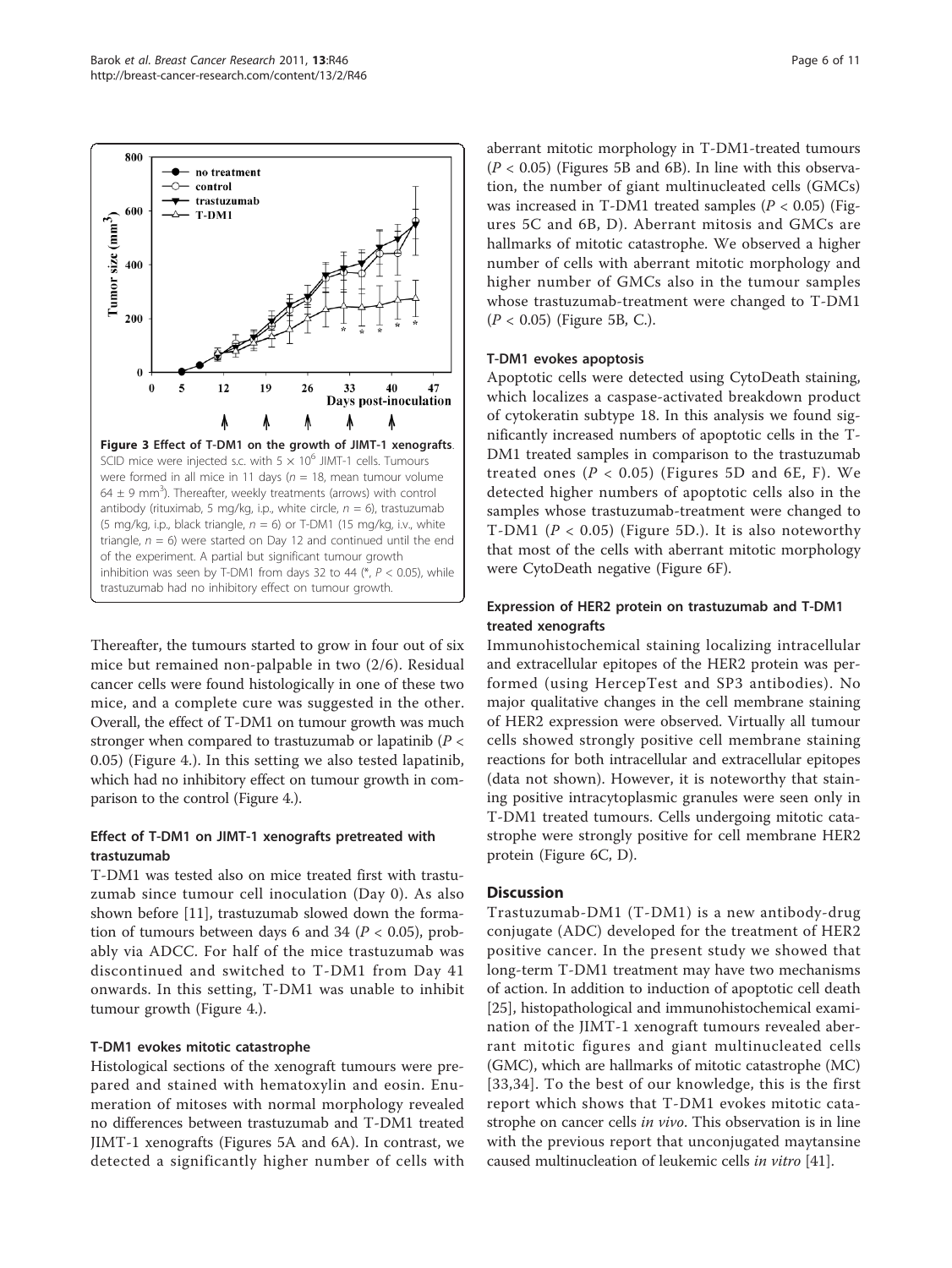<span id="page-7-0"></span>

Figure 4 Effect of T-DM1 on the formation of JIMT-1 xenografts. SCID mice injected s.c. with  $5 \times 10^6$  JIMT-1 cells were treated on a weekly basis with control antibody (rituximab, 5 mg/kg, i.p., black circle,  $n = 7$ ), trastuzumab (5 mg/kg, i.p., red triangle,  $n = 6$ ), T-DM1 (5 mg/kg, i.v., green triangle,  $n = 6$ ) or on a daily basis with lapatinib (100 mg/kg, p.o., brown circle,  $n = 7$ ) starting from the day of tumour inoculation (Day 0). Drug administration schedule is shown by arrows. Lapatinib (brown circle) had no effect on tumour growth. Trastuzumab (red triangle) reduced the formation of tumours between days 6 and 34 compare to both control antibody and lapatinib (red stars,  $P < 0.05$ ). In three out of the six trastuzumab treated mice, trastuzumab administration was suspended and switched to T-DM1 (5 mg/kg, i.v., yellow square) from the Day 41 (marked by white arrow) whereas it was continued for another three weeks in the other three (5 mg/kg, i.p., blue square). In this setting, T-DM1 was unable to inhibit tumour growth. The tumours started to grow in four T-DM1 treated mice (green triangle) from Day 55 onward, but remained non-palpable in two (2/6). T-DM1 administration of these two mice was suspended on Day 76 (marked by Ο) and the mice were followed up for more four weeks (pale blue square,  $n = 2$ ). In these two mice, a very small palpable tumour (approximately 4 mm<sup>3</sup>) was detected in one mouse on Day 107 and residual cancer cells were found histologically. No tumour was detected in the other mouse and the histological examination of the tumour inoculation site suggested a complete cure. T-DM1 treatment of the other four mice was continued until the end of the experiment (5 mg/kg, i.v., pink square,  $n = 4$ ). Overall, T-DM1 significantly inhibited the tumour formation from Day 13 to Day 34 in comparison to both control antibody and lapatinib (green stars,  $P < 0.05$ ), and it had a significantly growth inhibition between days 13 and 62 compared to trastuzumab (green  $a, P < 0.05$ ). Note that both trastuzumab and T-DM1 were used in a dose of 5 mg/kg.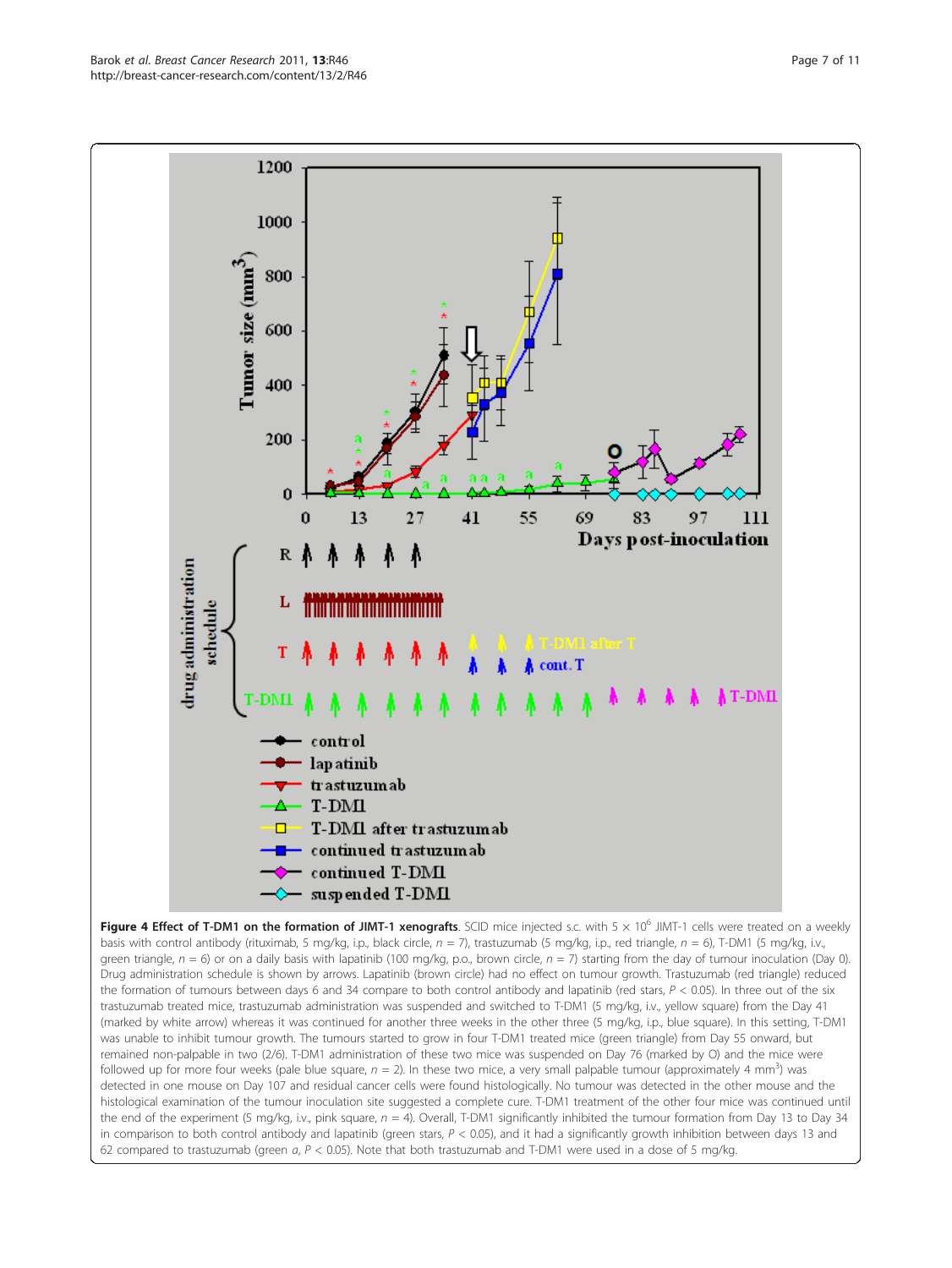<span id="page-8-0"></span>

Our experiments showed that T-DM1 has a strong growth inhibitory effect on trastuzumab sensitive and resistant HER2 positive breast cancer cell lines in vitro. T-DM1 inhibited also the growth of breast cancer cell lines which are cross-resistant to trastuzumab and lapatinib, suggesting that T-DM1 can circumvent the crossresistance phenomenon. We focused our studies on the JIMT-1 breast cancer cell line, which is unique because of having several co-existing trastuzumab resistance mechanisms, including an activating mutation of the PIK3CA gene, low expression of PTEN, high expression of NRG1, and moderate expression of HER2 receptor (despite gene amplification). These features are present at variable levels in other breast cancer cell lines, whereas JIMT-1 is unique in displaying all these factors at the same time [\[40\]](#page-11-0).

Based on our observations, apoptosis and MC occur in the same tumour. Data from experimental docetaxel therapy suggest that mitotic arrest and apoptosis can be seen at high drug concentrations, whereas aberrant mitosis and multinucleation are observed at low concentrations [[42](#page-11-0)]. We hypothesize that T-DM1 might also have this dual mechanism of cytotoxicity. A high concentration of free DM1 in the cytoplasm might cause rapid apoptosis with no or few MC histologically detectable. When the treatment target (like the JIMT-1 cell line) is not fully sensitive to T-DM1, mitotic catastrophe develops as a more chronic and mild late effect. The level of HER2 expression, internalization rate of HER2 - T-DM1 complexes, rate of lysosomal degradation or recycling, and potential efflux of free DM1 by ABCtransporters [[26\]](#page-11-0) all might define the degree of effect.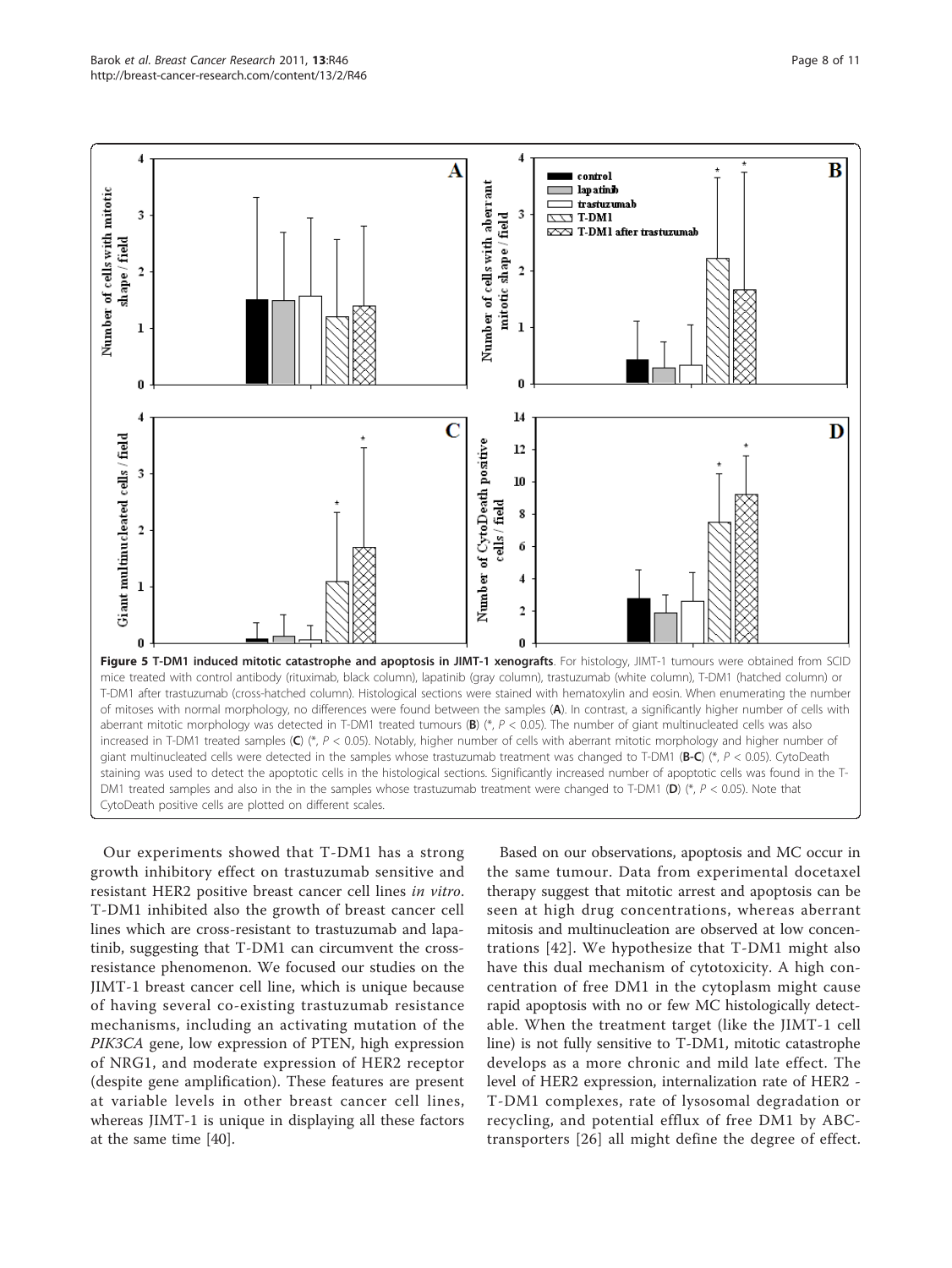After inoculation of JIMT-1 cells into SCID mice, we applied three different treatment strategies with T-DM1. First, T-DM1 had a partial but significant inhibitory effect on firmly established subcutaneous tumour nodules. Second, T-DM1 had an almost complete inhibitory effect on xenograft tumour formation when the drug administration was started at the time of tumour cell suspension inoculation. This was carried out to mimic the adjuvant post-operative therapy situation of

<span id="page-9-0"></span>

(white arrow, E and F, respectively). Similar number of cells with normal mitotic shape (blue arrow) was found in trastuzumab and T-DM1 treated samples (A). Tumour cells retained their HER2 positivity after long-term trastuzumab (C) or T-DM1 treatment (D), approximately 9 and 15 wks, respectively. HER2 positive intracytoplasmic granules (red arrow) were seen in T-DM1 treated tumours (D), while not in trastuzumab treated

ones (C). Giant multinucleated cells were strongly positive for cell membrane HER2 protein (green arrow, D).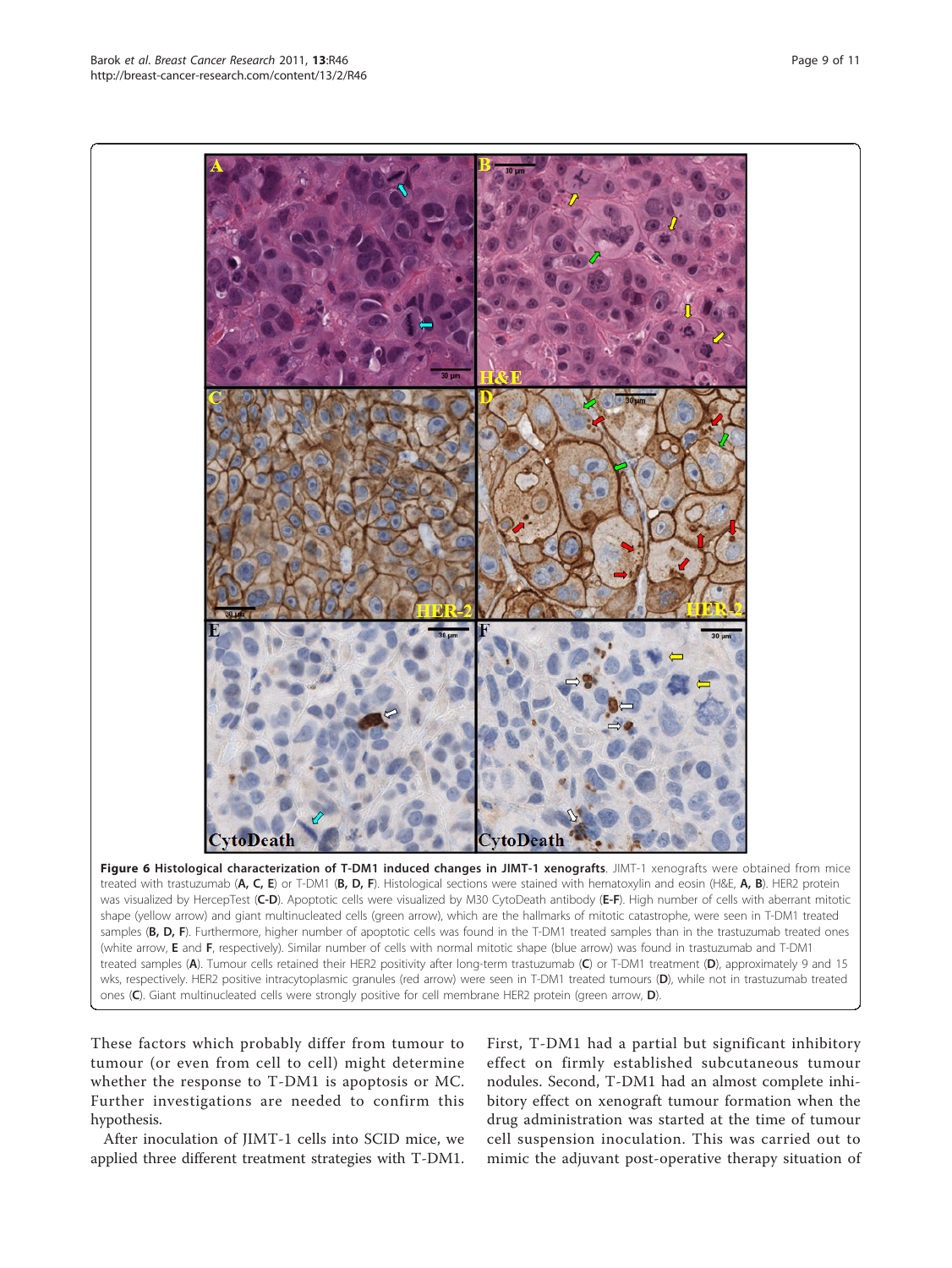<span id="page-10-0"></span>chemotherapy naïve patients. Despite a very significant therapeutic effect, tumours started to grow after 15 weeks in four out of six mice. Residual cancer cells were found in the fifth mouse microscopically; however, a complete cure was seen in the sixth mouse. In the third therapeutic situation, T-DM1 given after trastuzumab was unable to inhibit tumour growth. These tumours were larger at the time of T-DM1 administration than the tumours in the first two treatment strategies. However, even in these tumours, T-DM-1 caused histologically detectable mitotic catastrophe and apoptosis. These observations suggest that efficacy of T-DM1 is largely dependent on tumour burden of the JIMT-1 xenograft model used.

Our experiments measuring antibody-mediated cellular cytotoxicity (ADCC) clearly indicated that the cytotoxic mechanism of released DM1 is not the only one for T-DM1. We showed that trastuzumab and T-DM1 evoked similarly effective ADCC on HER2 positive target cells. Because ADCC has an important role in the efficacy of trastuzumab in vivo [10,11], this could be one explanation for better efficacy of T-DM1 in a low tumour burden in vivo situation.

Finally, we reported immunohistochemical findings of HER2 expression after prolonged trastuzumab and T-DM1 treatments. First, we found no obvious changes in HER2 expression level when T-DM1 treated tumours were compared to those from trastuzumab treated or control animals. Second, intense (3+) staining reaction detected by antibodies against intracellular and extracellular epitopes of HER2 suggests that the majority of HER2 protein in JIMT-1 xenografts is intact after T-DM1 and T treatments. Thus, in the JIMT-1 model system, appearance of the truncated p95-HER2 protein is probably minimal and does not explain emerging resistance. Third, in tumours treated with T-DM1 we found an accumulation of HER2 staining positive intracellular granules of variable size. Morphologically these granules resembled enlarged lysosomes. This could be an indication of a defect in the intracellular trafficking of HER2 protein induced by T-DM1. These issues warrant further studies both for their biologic and clinical relevance.

# **Conclusions**

We investigated the effect and mechanism of action of a recently developed antibody-drug conjugate (trastuzumab-DM1, T-DM1). We found that T-DM1 is highly effective even on breast cancer cell lines cross-resistant to trastuzumab and lapatinib *in vitro*. Using a trastuzumab-resistant xenograft tumour model, we showed that trastuzumab-DM1 can induce both apoptosis and mitotic catastrophe in vivo. The latter is a previously undescribed mechanism of action of T-DM1.

#### Abbreviations

ADC: antibody-drug conjugate; ADCC: antibody-dependent cellular cytotoxicity; BSA: bovine serum albumin; DMEM: Dulbecco's Modified Eagle Medium; FCS: fetal calf serum; FISH: fluorescence in situ hybridization; GAHIG: goat anti-human immunoglobulin; GMC: giant multinucleated cell; H&E: hematoxylin and eosin; i.p.: intraperitoneally; i.v.: intravenously; LDH: lactate dehydrogenase; MC: mitotic catastrophe; SCID: severe combined immunodeficient; T-DM1: trastuzumab-derivative of maytansine 1.

#### Acknowledgements

The skillful technical assistance of Mrs Eeva Pesonen, Ms Kristiina Ryömä and Mrs Sari Toivola is greatly appreciated. This study was financially supported by the Tampere University Hospital Research Foundation, Academy of Finland, Sigrid Juselius Foundation and Finnish Cancer Foundation. We thank Genentech Inc. for providing the trastuzumab-DM1 (T-DM1) drug.

#### Author details

<sup>1</sup>Institute of Medical Technology, University of Tampere, Tampere, Biokatu 6 Tampere 33014, Finland. <sup>2</sup>Department of Oncology, University Hospital of Tampere, Teiskontie 35, Tampere 33520, Finland.

### Authors' contributions

MB, MT and JI conceived and designed the experiments, MB and KK performed the experiments, MB and JI analyzed data, and MB and JI wrote the paper.

#### Competing interests

The authors declare that they have no competing interests.

Received: 5 November 2010 Revised: 3 March 2011 Accepted: 21 April 2011 Published: 21 April 2011

### References

- 1. Slamon DJ, Clark GM, Wong SG, Levin WJ, Ullrich A, McGuire WL: [Human](http://www.ncbi.nlm.nih.gov/pubmed/3798106?dopt=Abstract) [breast cancer: correlation of relapse and survival with amplification of](http://www.ncbi.nlm.nih.gov/pubmed/3798106?dopt=Abstract) [the HER-2/neu oncogene.](http://www.ncbi.nlm.nih.gov/pubmed/3798106?dopt=Abstract) Science 1987, 235:177-182.
- Slamon DJ, Godolphin W, Jones LA, Holt JA, Wong SG, Keith DE, Levin WJ, Stuart SG, Udove J, Ullrich A, et al: [Studies of the HER-2/neu proto](http://www.ncbi.nlm.nih.gov/pubmed/2470152?dopt=Abstract)[oncogene in human breast and ovarian cancer.](http://www.ncbi.nlm.nih.gov/pubmed/2470152?dopt=Abstract) Science 1989, 244:707-712.
- 3. Slamon DJ, Leyland-Jones B, Shak S, Fuchs H, Paton V, Bajamonde A, Fleming T, Eiermann W, Wolter J, Pegram M, Baselga J, Norton L: [Use of](http://www.ncbi.nlm.nih.gov/pubmed/11248153?dopt=Abstract) [chemotherapy plus a monoclonal antibody against HER2 for metastatic](http://www.ncbi.nlm.nih.gov/pubmed/11248153?dopt=Abstract) [breast cancer that overexpresses HER2.](http://www.ncbi.nlm.nih.gov/pubmed/11248153?dopt=Abstract) N Engl J Med 2001, 344:783-792.
- 4. Baselga J: [Clinical trials of Herceptin\(trastuzumab\).](http://www.ncbi.nlm.nih.gov/pubmed/11167087?dopt=Abstract) Eur J Cancer 2001, 37: S18-24.
- 5. Cuello M, Ettenberg SA, Clark AS, Keane MM, Posner RH, Nau MM, Dennis PA, Lipkowitz S: [Down-regulation of the erbB-2 receptor by](http://www.ncbi.nlm.nih.gov/pubmed/11406568?dopt=Abstract) [trastuzumab \(herceptin\) enhances tumour necrosis factor-related](http://www.ncbi.nlm.nih.gov/pubmed/11406568?dopt=Abstract) [apoptosis-inducing ligand-mediated apoptosis in breast and ovarian](http://www.ncbi.nlm.nih.gov/pubmed/11406568?dopt=Abstract) [cancer cell lines that overexpress erbB-2.](http://www.ncbi.nlm.nih.gov/pubmed/11406568?dopt=Abstract) Cancer Res 2001, 61:4892-4900.
- 6. Nagata Y, Lan KH, Zhou X, Tan M, Esteva FJ, Sahin AA, Klos KS, Li P, Monia BP, Nguyen NT, Hortobagyi GN, Hung MC, Yu D: [PTEN activation](http://www.ncbi.nlm.nih.gov/pubmed/15324695?dopt=Abstract) [contributes to tumour inhibition by trastuzumab, and loss of PTEN](http://www.ncbi.nlm.nih.gov/pubmed/15324695?dopt=Abstract) [predicts trastuzumab resistance in patients.](http://www.ncbi.nlm.nih.gov/pubmed/15324695?dopt=Abstract) Cancer Cell 2004, 6:117-127.
- 7. Lane HA, Motoyama AB, Beuvink I, Hynes NE: [Modulation of p27/Cdk2](http://www.ncbi.nlm.nih.gov/pubmed/11804379?dopt=Abstract) [complex formation through 4D5-mediated inhibition of HER2 receptor](http://www.ncbi.nlm.nih.gov/pubmed/11804379?dopt=Abstract) [signaling.](http://www.ncbi.nlm.nih.gov/pubmed/11804379?dopt=Abstract) Ann Oncol 2001, 12:S21-22.
- 8. Kono K, Sato E, Naganuma H, Takahashi A, Mimura K, Nukui H, Fujii H: [Trastuzumab \(Herceptin\) enhances class I-restricted antigen presentation](http://www.ncbi.nlm.nih.gov/pubmed/15073134?dopt=Abstract) [recognized by HER-2/neu-specific T cytotoxic lymphocytes.](http://www.ncbi.nlm.nih.gov/pubmed/15073134?dopt=Abstract) Clin Cancer Res 2004, 10:2538-2544.
- 9. Izumi Y, Xu L, di Tomaso E, Fukumura D, Jain RK: [Tumour biology:](http://www.ncbi.nlm.nih.gov/pubmed/11907567?dopt=Abstract) [herceptin acts as an anti-angiogenic cocktail.](http://www.ncbi.nlm.nih.gov/pubmed/11907567?dopt=Abstract) Nature 2002, 416:279-280. 10. Clynes RA, Towers TL, Presta LG, Ravetch JV: [Inhibitory Fc receptors](http://www.ncbi.nlm.nih.gov/pubmed/10742152?dopt=Abstract)
- modulate in vivo [cytoxicity against tumour targets.](http://www.ncbi.nlm.nih.gov/pubmed/10742152?dopt=Abstract) Nat Med 2000, 6:443-446.
- 11. Barok M, Isola J, Palyi-Krekk Z, Nagy P, Juhasz I, Vereb G, Kauraniemi P, Kapanen A, Tanner M, Szollosi J: [Trastuzumab causes antibody-dependent](http://www.ncbi.nlm.nih.gov/pubmed/17620435?dopt=Abstract) [cellular cytotoxicity-mediated growth inhibition of submacroscopic JIMT-](http://www.ncbi.nlm.nih.gov/pubmed/17620435?dopt=Abstract)